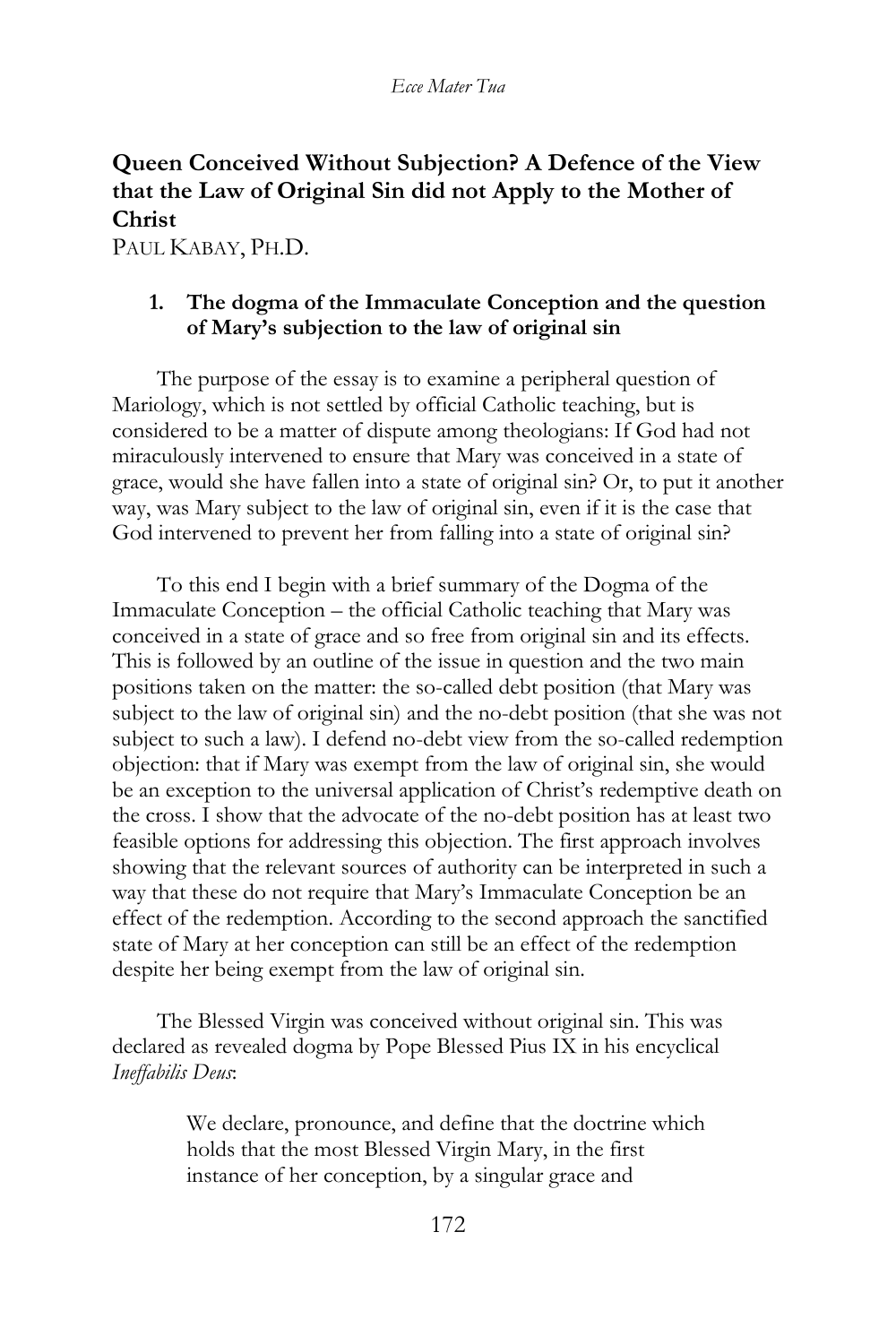privilege granted by Almighty God, in view of the merits of Jesus Christ, the Saviour of the human race, was preserved free from all stain of original sin, is a doctrine revealed by God and therefore to be believed firmly and constantly by all the faithful.<sup>1</sup>

The dogma is the culmination of an unbroken tradition that has held Mary as all holy and full of grace – reaching back before the composition of the Gospels.<sup>2</sup> Of course, it has not always been the case that everyone has understood this *gratia plena* to entail that Mary was conceived in a state of sanctified grace, and indeed some have explicitly rejected the doctrine. But wherever objections have been made, these have been considered by Catholics to be cogently answered – most famously by the late thirteenth century scholastic theologian Bl. John Duns Scotus.<sup>3</sup>

Both revelation and experience testify that the rest of humanity is not as fortunate as the Mother of Christ, for we contract original sin upon our conception i.e. we lack sanctifying grace at the first moment of our existence. Or, to put it another way, we are conceived in a state of debt to God – we lack something that is owed to God and this creates a debt that requires payment. That we do contract original sin upon our conception and are in a state of debt is no accident, for we are subject to a law that makes this, in some sense, inevitable.<sup>4</sup> This is the law of original sin, and it ensures, *ceteris paribus*, that the first sin of Adam is, in some sense, passed on to any given descendant at the moment of their conception. There is a law of inheritance built into human nature that ensures that Adam's lack of sanctifying grace is passed onto all his descendants apart from Mary and her divine Son.

Although Catholics hold it as infallibly certain that Mary did not inherit original sin and so owes no such debt to God, the Church does not have a position on whether she was subject to this same law of original sin

<sup>1</sup> Pius IX, *Ineffabilis Deus* (December 8, 1854).

<sup>2</sup> Luke 1:28 relates the words of the angel at the Annunciation. Presumably he received the account from Mary herself.

<sup>3</sup> See his *On the Fittingness of the Immaculate Conception Distinction 3; Question 1*.

<sup>4</sup> Inevitable but not natural. Human nature is so constructed that a hereditary law holds with regards to its members. If Adam had not sinned in the Garden of Eden, then this law would have ensured his descendants a sanctified conception. As is readily apparent, Adam did sin, and the result is regrettable.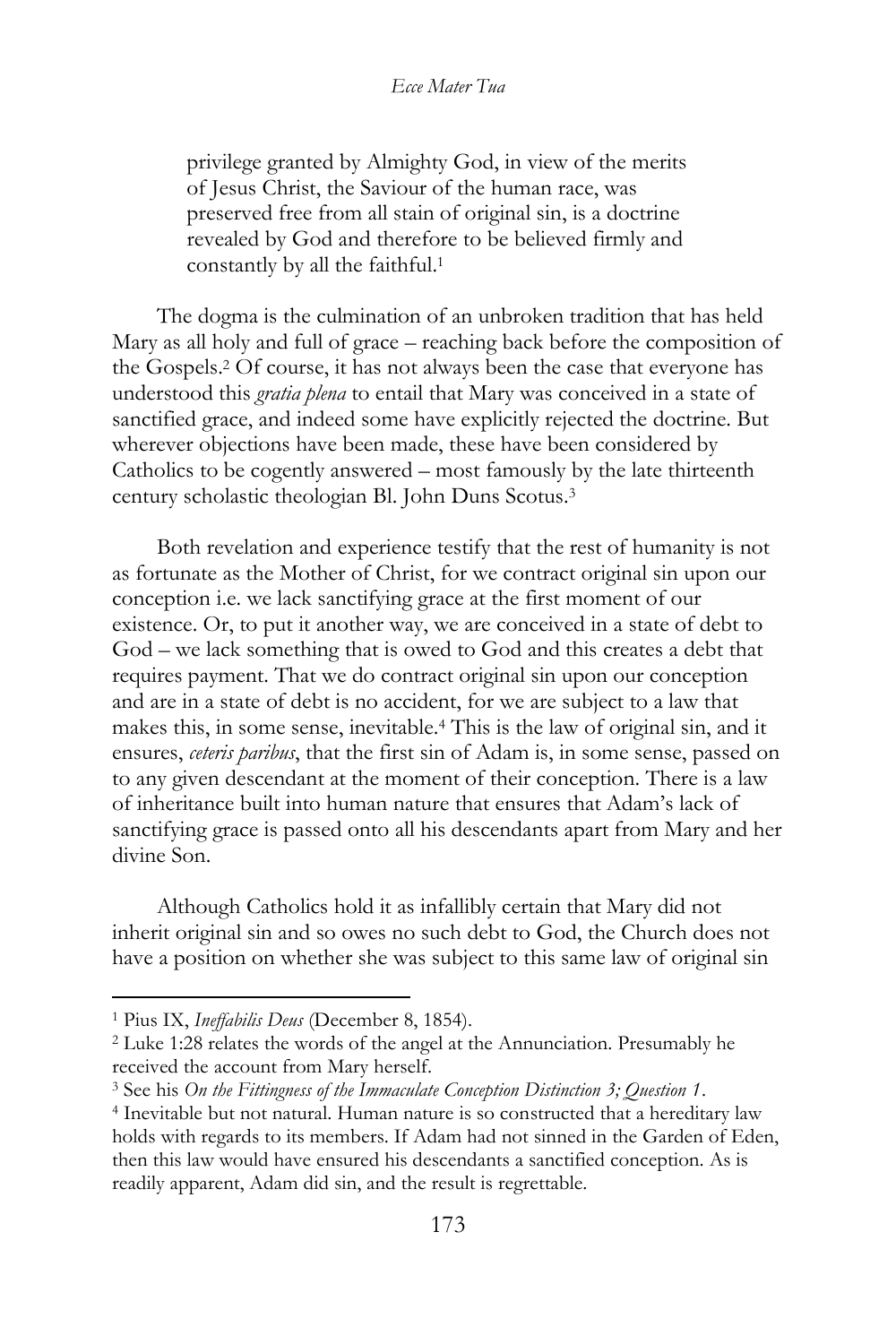that we are – the law that ensures our conception is tarnished with the sin of Adam. Of course, if she was so subject, then it must be the case that God intervened in a miraculous way to suspend this law in the case of her conception.

The question of whether the Mother of God was subject to the law of original sin has been debated by Catholic theologians for some time, especially from the Counter Reformation onward, although since the Second Vatican Council, as with many topics in Mariology, interest in the issue has waned. It is fair to say that the majority position is that Mary was subject to the law of original sin and that God miraculously intervened at her conception to suspend the law. This is appropriately known as the debt position because she was subject to a law of debt, with the debt being fully paid from the first moment of her existence. But a minority of theologians have taken the view that Mary was not subject to this law at all.<sup>5</sup> This is known, naturally enough, as the no-debt position. According to this view, Mary is not subject to the law that ensures an inheritance of debt generated by Adam (albeit with the debt being paid at the first moment of her existence). Given that she is not subject to the law of original sin, there was no need for God to miraculously intervene at the moment of her conception to ensure she is preserved from original sin. Each of these positions can be considered as alternative explanations for the Immaculate Conception.

That the majority of theologians have rejected the no-debt view is not surprising given the main objection levelled against it. Pohle/Preuss puts the matter thusly:

> Theologians generally hold that, though she was *de facto* exempt from original sin, Mary incurred the *debitum contrahendi*, because else her Immaculate Conception would not be an effect of the atonement<sup>6</sup>

The objection, of course, has its foundation in scripture: "Wherefore as by one man sin entered into this world … in whom all have sinned." (Rom 5:12 Vulgate). In some sense, all humans are implicated in the sin of

<sup>5</sup> And some have considerable clout such as Saint and Doctor of the Church,

Alphonsus de Liguori – see his *The Glories of Mary*, Part 2, Disc. 1.

<sup>6</sup> Pohle-Preuss 1922, 40.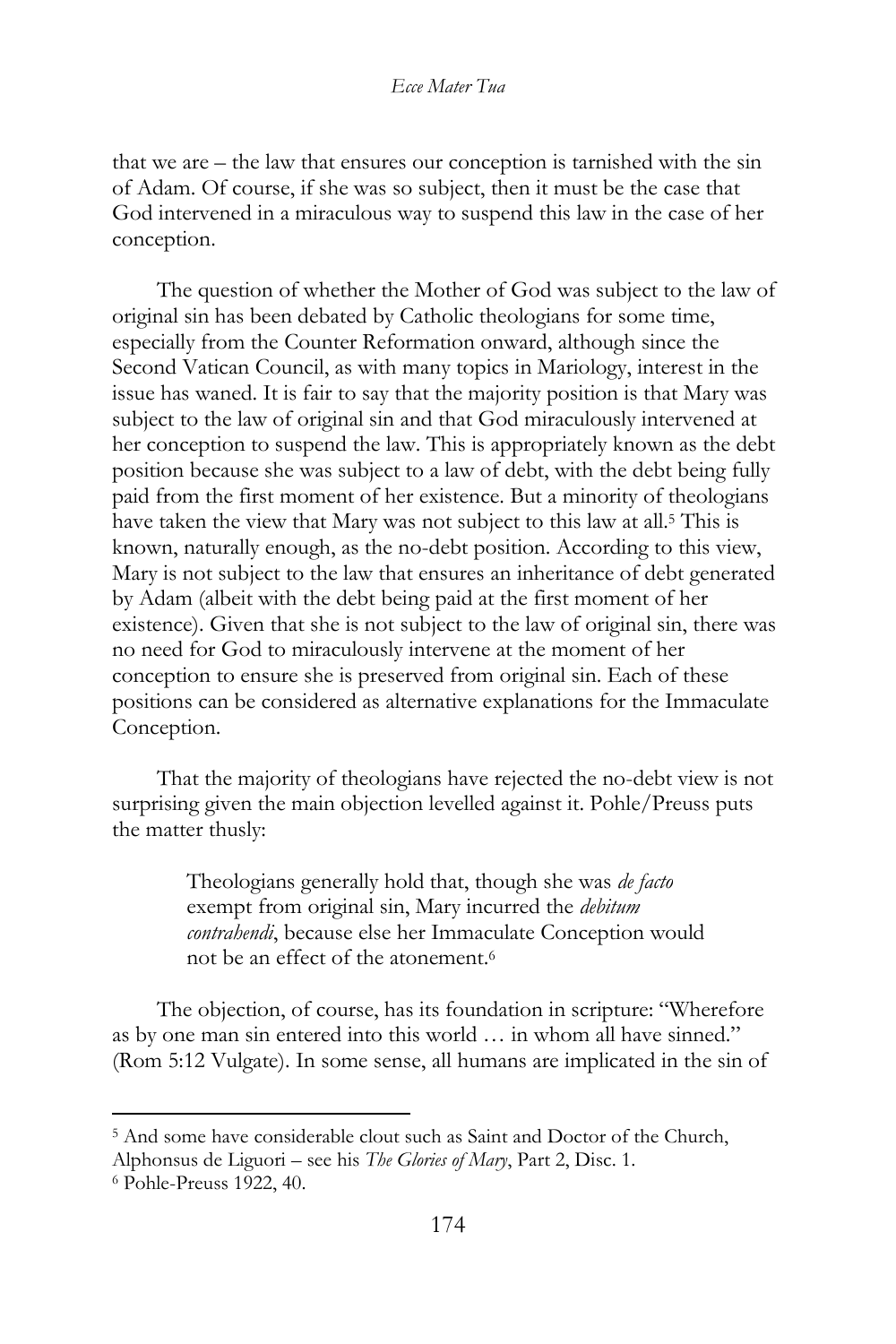Adam. And so, in some sense, all of us require the saving effects of Christ's atoning death on the Cross. The Blessed Virgin is thought to be no exception to this: she is implicated in the sin of Adam – original sin – and so she too requires redemption from her Divine Son. The only difference between Mary and the rest of us, is that her redemption came at the very first instant of her existence, whilst ours happens, if at all, at a later time in our lives.

# **2. The redemption argument against the no-debt position**

The argument against an exemption from the law of original sin, and which is hinted at in the above quotes, can be fleshed out in the following form.<sup>7</sup>

- (1) If Mary is exempt from the law of original sin, then Mary's state of grace is the original grace lost by Adam.
- (2) If Mary's state of grace is the original grace lost by Adam, then the source of Mary's grace is not the redemptive death of Christ.
- (3) But the source of Mary's grace is the redemptive death of Christ.
- (4) Therefore, Mary's grace is not the original grace lost by Adam.
- (5) Therefore, Mary is not exempt from the law of original sin.

Premise (1) is just another way of spelling out the no-debt position. Adam was created in a state of grace which, if he had not sinned, would have passed onto his descendants – such is the solidarity intrinsic to human nature. As it so happens, he did sin and so lost this grace for both for himself, his spouse Eve, and their descendants. To say that Mary was exempt from the law of original sin is just to say that the loss of grace caused by the sin of Adam did not apply to her, and so she ends up inheriting this state whilst the rest of us do not. Proposition (4) follows from (2) and (3), and (5) follows from (1) and (4).

The key premises are clearly (2) and (3), and in what follows I examine both, and show that neither is obviously true, and that the arguments in their favor are less than compelling. Before doing so it would be opportune to say a few things about premise (1). Above I presented (1) almost as if it were true by definition. But strictly speaking this is not so – it is possible for

<sup>7</sup> Disclaimer: I have not seen the alleged problems with the no-debt view spelt out in the English literature in this manner. Usually the argument is not made as explicit as this and many of the premises are merely suggested. The best discussion in English I have come across is Carr and Williams 2019.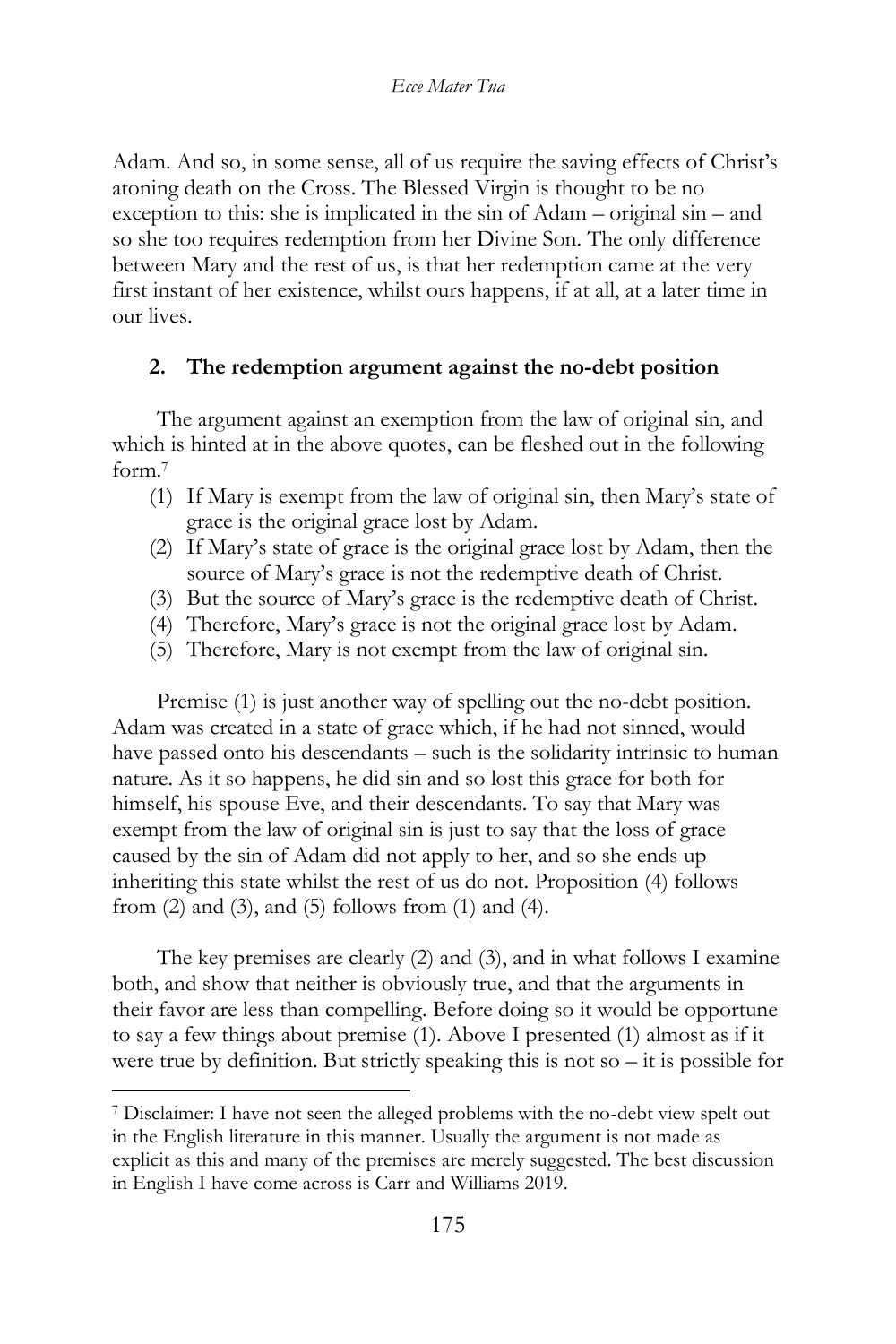an advocate of the no-debt position to deny (1). After all, what if Mary simply had her own special source of grace independent of Adam? On such a view, Mary may be a special creation of her own, such that she is not a descendent of Adam in a sense that would allow her to be subject to any law of inheritance. Perhaps one way of achieving this would be to have Mary virginally conceived rather than as a descendent of Adam in the normal sense of the word.<sup>8</sup>

I do not intend to examine the denial of premise (1) any further. This is because doing so will not in itself address the major issue that faces the no-debt position: the question of whether the no-debt position amounts to the denial of the universal applicability of the redemption of Christ. Even if Mary had her own special source of sanctifying grace independent of Adam, we can still ask the question: was this source the redemptive act of Christ or not? This is the issue that is dealt with in the critiques I offer of premises (2) and (3), beginning with the latter. Fortunately, much of the theological speculation I articulate below can be applied in defence of a version of the no-debt position that rejects premise (1).

### **3. A critique of premise (3)**

Why do advocates of the debt position insist that the source of Mary's sanctifying grace specifically be the redemptive act of Christ as opposed to some other source? After all, whatever grace Mary does receive at her conception, it obviously came from God. It's not as if the advocate of the no-debt position would take the heretical view that Mary has a state of grace that is entirely of her own doing or that it has some non-divine source. Rather, all the no-debt advocate would be calming is that God supplied this grace *sans* the instrument of Christ's redemptive act. Why then accept then that premise (3) is true?

<sup>8</sup> The doctrine of the virginal conception of Mary is usually combined with the doctrine that original sin is transmitted through the procreative act. Mary avoids original sin precisely by not being the product of the act of human procreation. The belief can be found in the Apocrypha New Testament and private revelation. Some versions of the Protoevangelium of James espouse a virginal conception (Rush 2018: 251). The view is also found in the private revelations of Anne Catherine Emmerich and Maria Valtorta. I further discuss the doctrine of the virginal conception of the Virgin in my discussion of premise 3 below.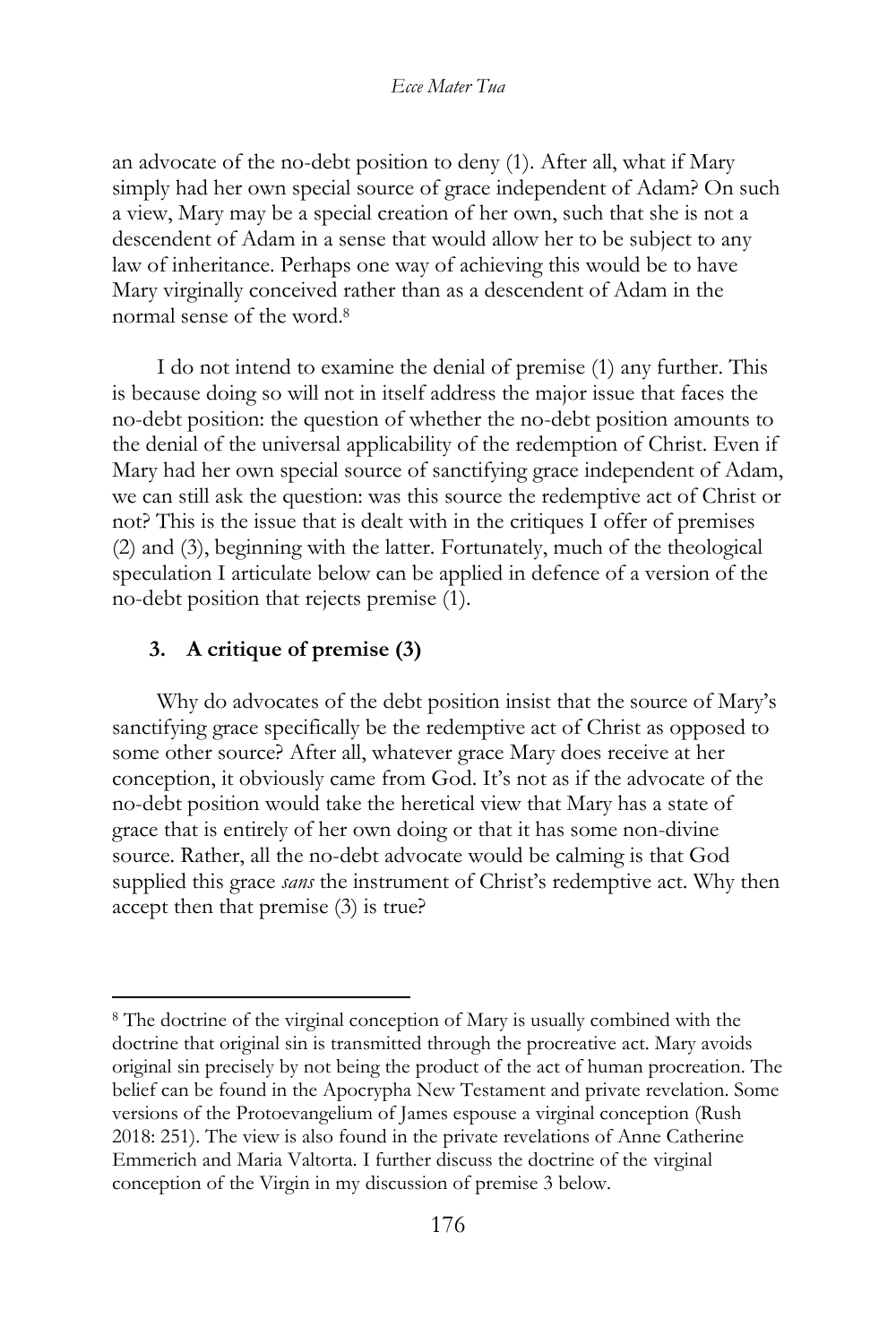The reason most usually cited in support of premise (3) is that it is entailed by Divine Revelation. Pohle-Preuss cites the opinion that the rejection of (3) is inconsistent with Infallible Papal teaching:

> The view of some older Scotist theologians, that she had not even so much as a *debitum remotum incurrendi peccatum originale*, cannot be reconciled with the solemn formula by which Pope Pius IX defined the dogma of the Immaculate Conception.<sup>9</sup>

The 'solemn formula' referred to here is the dogmatic definition of the bull *Ineffabilis Deus*, which is commonly interpreted as claiming that the redemptive act of Christ is the cause of the grace that Mary receives at the first instant of her existence.

One could also argue that (3) is supported by biblical teaching as well. As stated by St Paul: "Wherefore as by one man sin entered into this world … in whom all have sinned" (Rom 5:12 Vulgate). Paul appears to be teaching that *all* of us, including Mary, are implicated in the sin of Adam in some sense. The advocate of the debt position would have us interpret the passage in this manner: *Mary has sinned in Adam in the sense that she too is subject to the law of original sin and would have been conceived without sanctifying grace if not for a special miracle*. Understood in this sense, the passage is difficult to read in a manner consistent with the no-debt position.

# Response to the claim that (3) is entailed by biblical revelation

How might the advocate of the no-debt position respond to what appears to be a decisive argument? Let's take the passage from Romans to begin with. The obvious response is to deny that this passage has unlimited scope. When the passage claims that *all* have sinned in Adam, it is not literally quantifying over every single human that has or will ever exist. Rather, the passage is using hyperbole to emphasize how thoroughly widespread and entrenched is sin in the human race as a result of the devastating choice of Adam. On this reading the passage is *not* to be read as applying universally to all humans, precisely because there is a single exception, namely the Mother of Christ, who does not require redemption.

<sup>9</sup> Pohle-Preuss 1922, 40.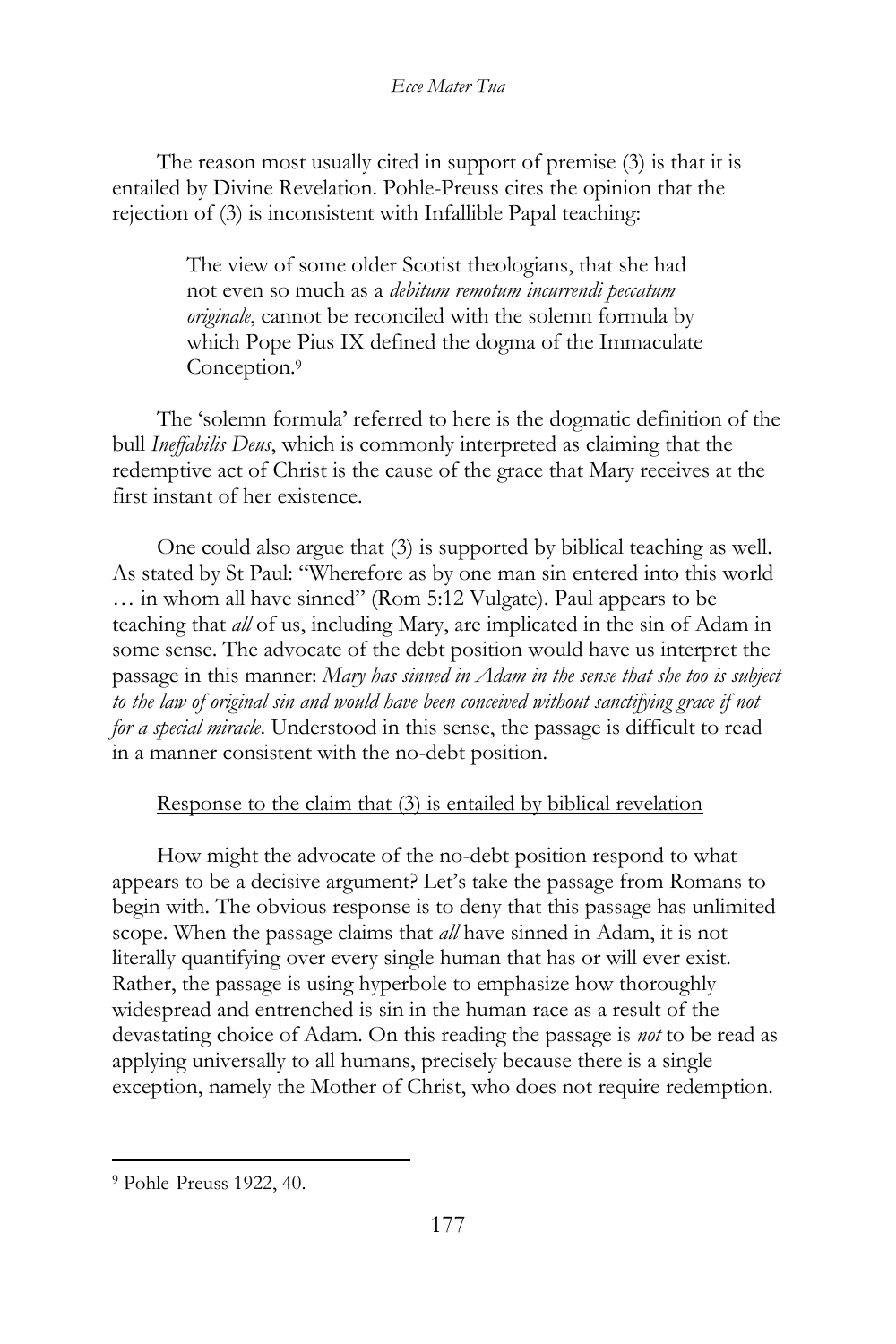How plausible this alternative reading is will depend on whether St Paul makes use of this literary device in similar contexts elsewhere in his Epistles. Fortunately there appears to be a number of such examples, including Col 1:6, Col 1:23, and 1Thess 2:15 – all of which appear to be an exaggeration in scope. According to the first of these: "Which is come to you, as indeed in the whole world …" What is it that has come to the Catholics of Colossae that is also in the whole world? Answer: the hope in heaven and the truth of the Gospel. But if we take the phrase 'in the whole world' as literally unrestricted, the claim is obviously false. There are a number of other feasible interpretations, based on well understood literary devices, which would render Paul's claim to be true, which do not require an unrestricted reading of the phrase. Perhaps Paul is using hyperbole in order to emphasise how successfully the word of God has spread throughout the Roman Empire. Or perhaps the phrase translated as 'whole world' was commonly understood at the time to mean something like 'the world with which we are familiar or the world as we know it'.

# Response to the claim that (3) is entailed by dogmatic definition

What though is to be done with the dogmatic definition contained in *Ineffabilis Deus*? The relevant passage is this:

… the most Blessed Virgin Mary, in the first instance of her conception, by a singular grace and privilege granted by Almighty God, in view of the merits of Jesus Christ, the Saviour of the human race, was preserved free from all stain of original sin …

The key to the response of the advocate of the no-debt view is to be found in the meaning of the phrase 'in view of,' which is the translation of the original Latin word *intuitu*. <sup>10</sup> One could read the phrase "in view of the merits of Jesus Christ, the Saviour of the human race" to mean the redemptive death of Christ plays a role in the *efficient cause* of the grace bestowed in the soul of Mary. The idea here is that God transfers the grace produced by Christ's redemptive death onto Mary's soul, at the moment of her conception.

<sup>10</sup> The English version of the *Catechism of the Catholic Church* translates *intuitu* as 'by virtue of' (Part 1, paragraph 491). This might be thought to be more congenial to the debt position. However, the English phrase 'by virtue of' would normally be a translation of the Latin word *virtute* and not *intuitu*.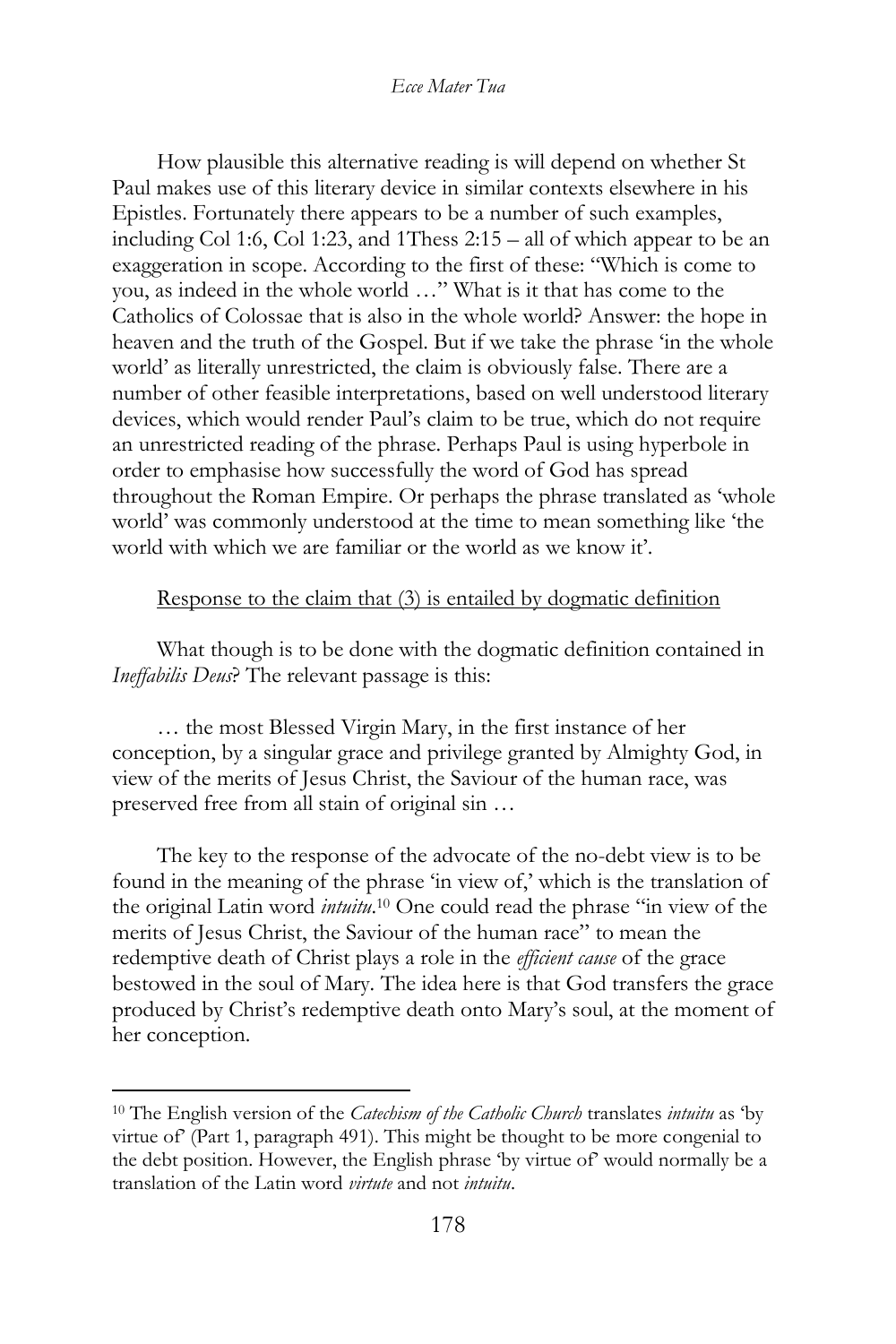But this strikes me as a rather forced reading. The term "in view of" reads far more naturally, not as denoting a role as the efficient cause, but rather a final cause. On this reading, the passage is asserting that the ultimate *purpose* of the Immaculate Conception is to achieve the redemption of the human race through the sacrificial death of Christ on the Cross. It is as if it is saying that God sanctifies the soul of the Blessed Virgin with an eye to achieving the redemption: the idea being that the sinlessness of Christ (a necessary condition for performing the redemptive act) is achieved by ensuring His mother is sinless.

If there is an efficient cause referred to in this passage it is by the phrase "by a singular grace and privilege granted by Almighty God." It is noteworthy that there is no reference in this specific phrase to a redemptive act. Rather, it reads most naturally as an act of creation rather than that of redemption: God *creates* Mary in a state of grace. Understood this way, the passage is clearly consistent with the no-debt position.

So I think that the advocate of the no-debt position could feasibly reject premise (3) and take the view that divine revelation can be plausibly interpreted in a way that is consistent with this. Moreover, there is no need to advocate the heretical position that Mary receives her grace from a nondivine source. All the advocate of the debt position would be saying is that in the case of Mary, God does the sanctifying, but without using the instrument of Christ's redemptive death on the cross. But surely this is no more problematic than the commonly held view that Adam was so sanctified at his creation. And this comparison with the creation of Adam gives us a basis for understanding how Mary avoids the law of original sin. Like Adam, she is a special creation that avoids the hereditary laws of human nature that allow the fall from grace to apply to all of Adam's descendants. How does she avoid this? She does so by not being a descendent in the relevant sense – by being virginally conceived. <sup>11</sup>

<sup>11</sup> This assumes that original sin is transmitted through the procreative act - a view that has considerable support from some of the heavyweights of theology. It was, for example, advocated by Augustine and Aquinas – but denied by Scotus. The claim that Mary was virginally conceived is less popular among theologians, and those who have advocated the view have not always agreed on its basis. Whatever the justification for the doctrine, it certainly coheres well with a specific reading of the New Eve motif: given that Eve was virginally created in a state of grace, it follows that Mary too was so created. After all, Mary (along with Christ) is supposed to be the beginning of a new humanity, just as Eve (along with Adam)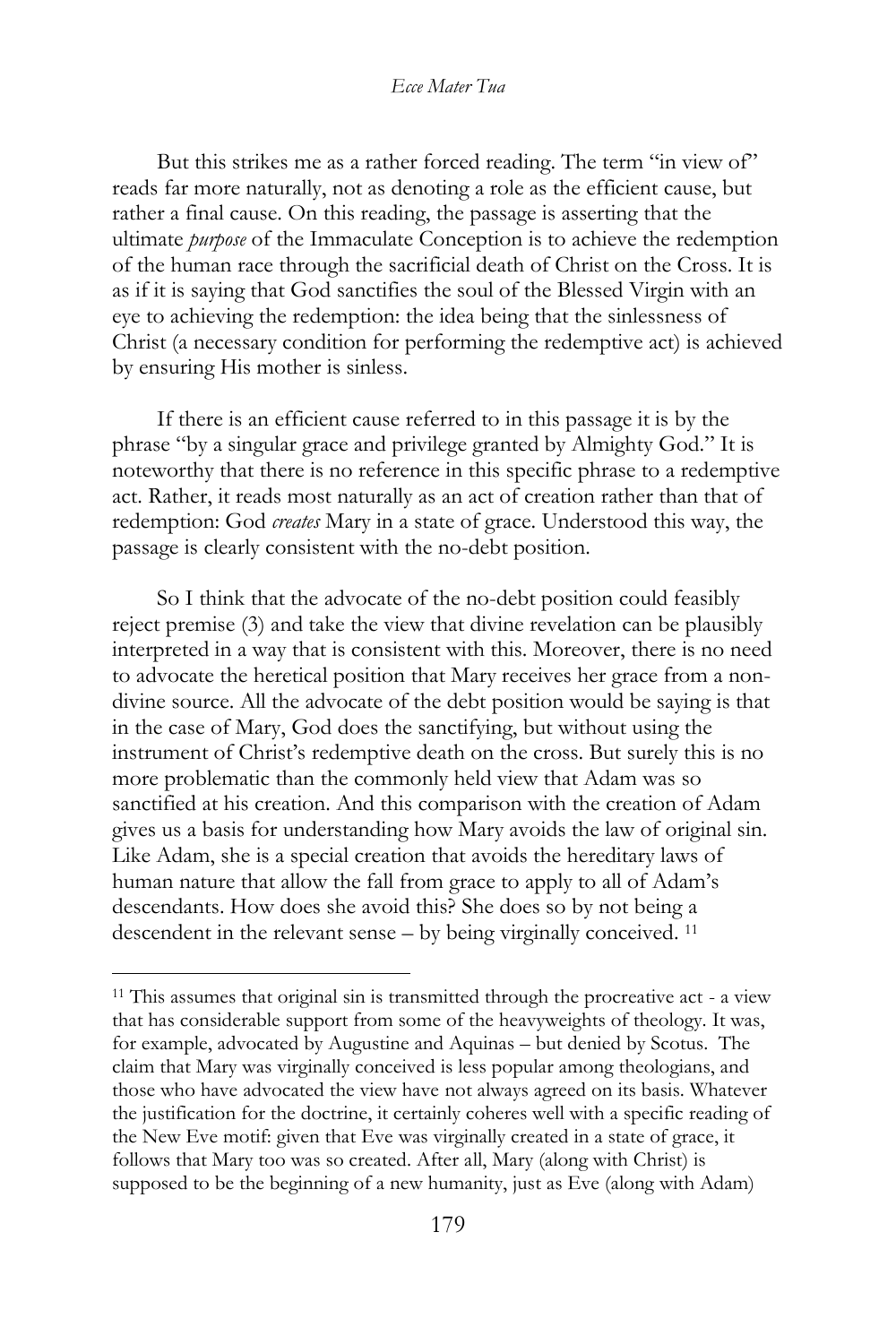# **4. A critique of premise (2)**

But in the event that the above reinterpretation of biblical teaching and the dogmatic definition is not feasible, the advocate of the no-debt position has a further response to make to the argument from redemption, namely a rejection of premise (2). The advocate of the no-debt position is entitled to ask for a justification of premise (2), and it takes little reflection to see that premise (2) is assuming the truth of premise (2a):

#### (2a) *the source of Adam's original grace is not the redemptive death of Christ*.

As intuitive or obvious as (2a) sounds, I do not believe the advocate of the no-debt position is compelled to accept it. To begin with it appears incongruous with the debt position itself. The advocate of the debt position is committed to the view that the redemptive death of Christ is the source of the sanctified grace that Mary received at her conception. But if the death for Christ can be the source of grace Mary receives at her conception, why not Adam at his creation? Moreover, the debt advocate cannot raise an issue about the timing of the redemptive death of Christ in this regard. The problem can't be that the death of Christ occurs after the creation of Adam in a state of grace and therefore can't be source of this grace. After all, it is held by the debt advocate that the cause of Mary's grace at her conception is the later historical event of the death of Christ on the cross. The debt advocate is cognisant that God, being beyond time, and able to see all of history in one intuitive vision, is able to make use of any good work at any point in time as an instrument for His effects. The sacrifice of the cross is no different in this regard.

# Is the function of Christ's redemptive death on the cross purely propitiatory?

It seems to me that the advocate of the debt position might defend (2a) by the claim that the effects of the death of Christ on the cross were purely propitiatory and so redemptive – that is to say, that the effects serve to replace a grace already lost and they are not the source of grace at the

was the beginning of the old humanity. Of course there are alternative ways of understanding the motif that do not requiring a commitment to the virginal conception of Mary. Never mind – I am merely trying to establish the feasibility of this approach.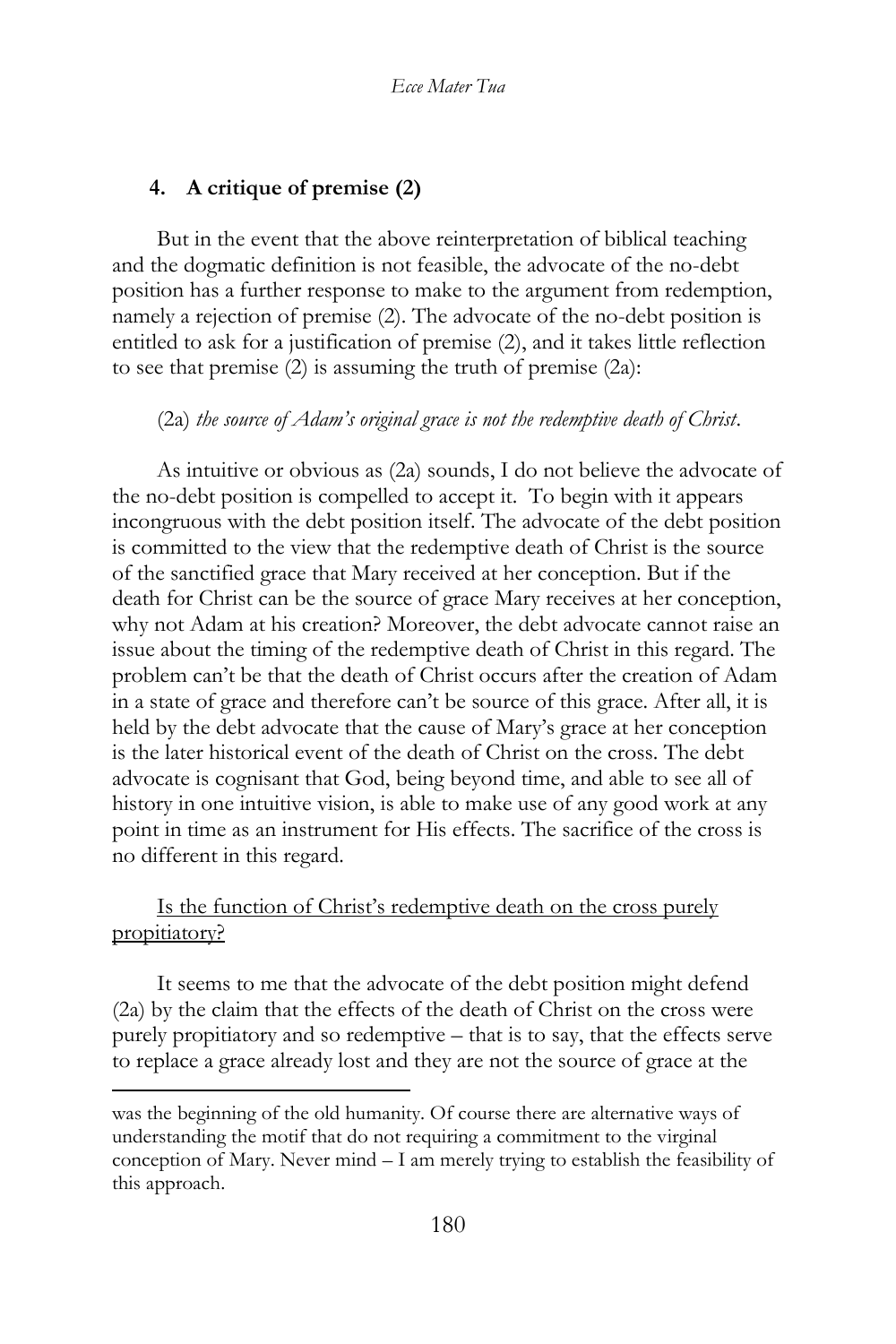origin of the human species. What is the response of the no-debt advocate? That the death of Christ has this function is no doubt true and is explicitly taught in scripture. But it does not follow from this that the death of Christ cannot have effects other than replacing the lost grace caused by the sin of Adam.

Catholic theologians understand that the redemptive and atoning effects of the death of Christ stem from the fact that it is a *sacrifice* to God the Father. A sacrifice consists essentially of the offering of an object (also referred to as the victim) to God by setting it aside (i.e. consecrating it) and ensuring the destruction of that object, or at least rendering it unusable, so that no one else can claim it. The destruction of the consecrated object can be offered as satisfaction to assuage the justice of God in the face of sin – the object offered is accepted by God in order to make up for the sin. This act of propitiation is the basis for the redemptive aspects of the Crucifixion of Christ. Christ is offered up to the Father as a satisfaction for sin.

But sacrifice clearly has effects that go beyond propitiation. Under both natural and revealed religion, an additional purpose to sacrifice has been recognised, and this has often been seen as the ideal and primary purpose of sacrifice: to offer praise and adoration to God. To adore God is to form an attitude in which we acknowledge our utter and total dependence on God. Sacrifice is eminently suitable for the purpose of publically expressing this attitude: an object (the victim) is set aside for God (i.e. consecrated to God), and either completely destroyed, or rendered useless, so that no one else can benefit from it. The idea being expressed is that everything is ultimately owned by God and not us. Note that this purpose of sacrifice is independent of its propitiatory function. Adoration is owed to God by a person even if they have no sin for which they must make satisfaction. Even in a sinless world, it is obligatory to offer adoration to God and express that adoration through sacrifice.<sup>12</sup>

<sup>&</sup>lt;sup>12</sup> That the sacrifice of the cross serves as more than just as an act of propitiation and is, in addition, adoration, is supported by more than just the nature of sacrifice under natural religion. The Roman Catechism teaches that the sacrifice of the Mass is, in addition to a sacrifice of propitiation, a sacrifice of praise and thanksgiving. Given that the Mass is a commemoration of the sacrifice performed on the cross, it is reasonable to infer that the sacrifice of the cross is a sacrifice of praise and thanksgiving as well (McHugh and Callan, p. 238).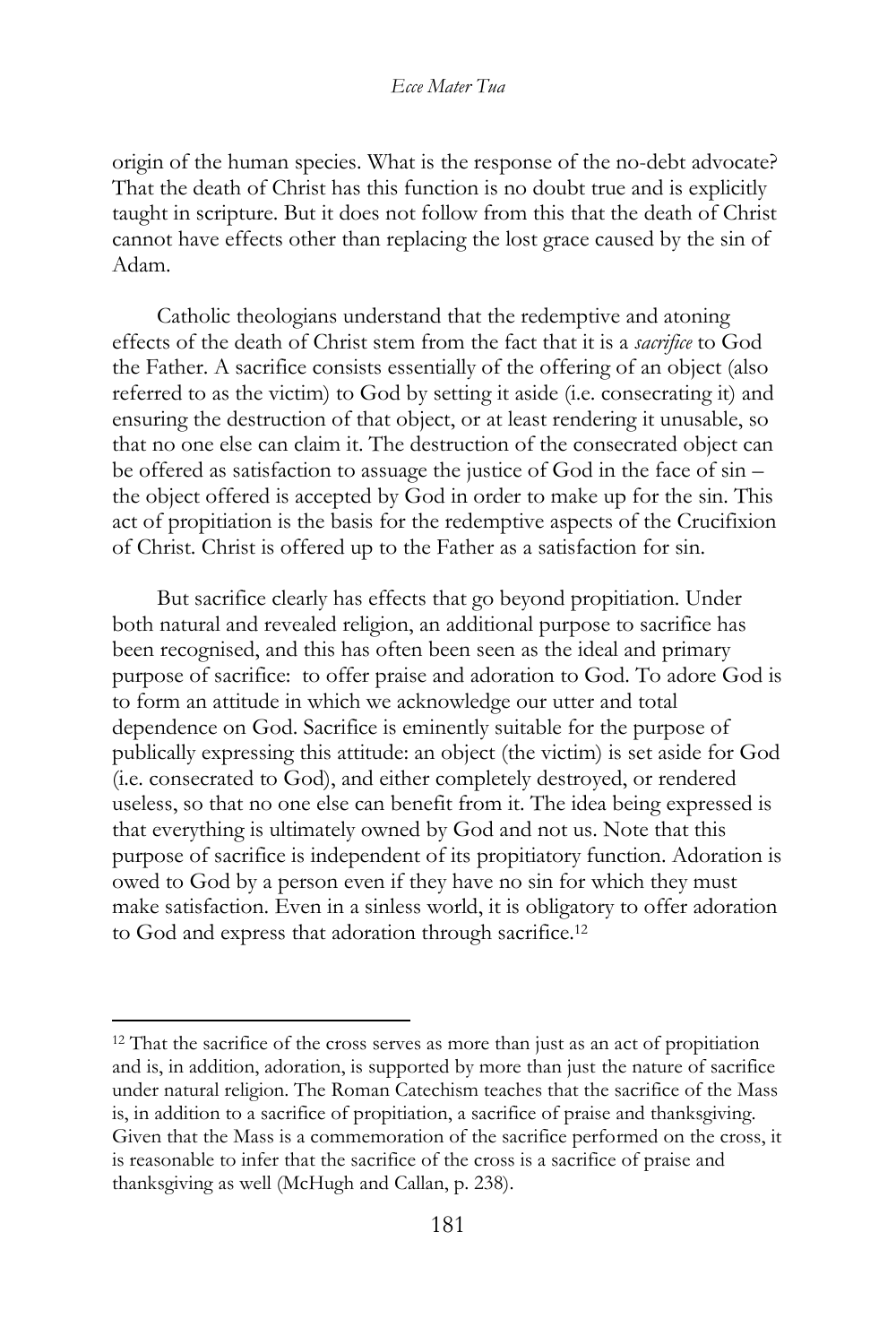Now for mere humans, offering adoration to God is obligatory and so does not generate merit – we have no choice in the matter as we already owe such adoration to God. But if someone were to offer a sacrifice of adoration to God *who did not already owe this as a matter of obligation*, then such an act would constitute a good work and generate merit. And if the victim were especially valuable, then such an act would generate considerable merit. And if such a victim were of infinite value, then such an act would have no limit to the merit it would generate. Indeed Christ is just such a person, as he does not owe God adoration as he is divine himself. And if he were to offer himself as the victim, then such a sacrifice would generate limitless merit – again due to his divine nature.

But how exactly does this sacrifice of adoration and praise generate the original grace of humanity? What exactly is the mechanism by which it is applied for this purpose? Given the infinite merit generated by this sacrifice on the cross, it is entirely appropriate for God the Father to bestow a reward on Christ for such an act. And it seems feasible to think that God the Father, from the infinite love He has toward his Son, would bestow such a reward. The reward? Whatever Christ wants – after all that is the most generous gift that can be offered. What would Christ request? I speculate that he requested that humanity be created in a state of original grace.<sup>13</sup>

# A further problem and solution

The debt advocate might now raise a further difficulty, namely that the no-debt advocate would appear to be committed to (2b):

# *(2b) if Adam had not fallen, then the sacrifice of the cross would have taken place*.

This would seem to follow from the claims that (i) the source of Adam's original grace is the sacrifice of Christ on the cross, and (ii) it is possible that Adam had not fallen. But surely it is absurd to think that the sacrifice of the cross would have taken place even if Adam had not sinned.

<sup>13</sup> Note that this idea is consistent with the Dogma of the Immaculate Conception cited above, which uses the phrase "… in view of the merits of Christ, the redeemer of the Human race." It is worth noting that the word 'merit' and not 'satisfaction' is used – perhaps suggesting that the grace received at her conception is not caused by an act of propitiation but some sort of good work that requires a reward.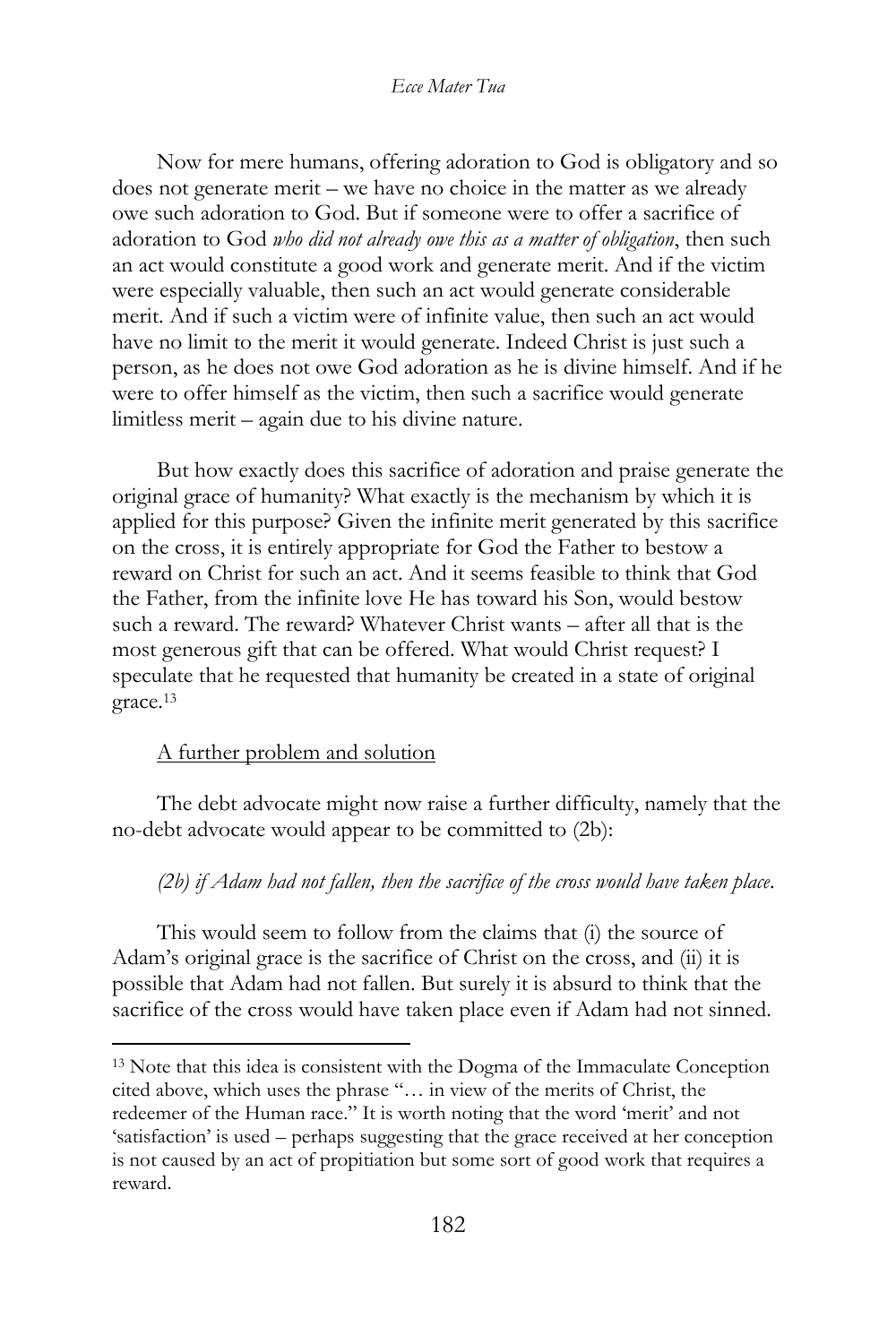Indeed it would appear to be outright contradictory, for the death of Christ on the cross surely presupposes a fallen humanity – not just because it was an event replete with suffering, betrayal, torture, murder and so forth (all of which are the result of a fallen world), but because the death of Christ had as one of its functions the redemption of a fallen world (2b) clearly entails *if Adam had not fallen, then Adam would have fallen*. This condition is clearly inherently contradictory and so fails to make sense. Given that it is entailed by (2b), (2b) also fails to make sense. Given the assumption that the nodebt advocate is committed, to (2b), the no-debt position should be rejected.

The response of the no-debt advocate: It is simply not the case that (2b) follows from the claim that the source of Adam's original grace is the cross. This is because in worlds in which Adam remains steadfast to God's will, there is a different method by which God applies original grace to Adam. It is only in worlds in which Adam falls that God makes use of the method of the cross in applying original grace to Adam.

God can ensure that this is the case, because God knows how Adam would choose if he were created in a state of grace.<sup>14</sup> Using this knowledge, God can then make a decision as to *how* He will apply that grace to Adam. If it were the case that Adam would fall when in a state of grace, then God would decide to apply this grace using the method of the cross. If it were the case that Adam would persist when in a state of grace, then He would decide to apply that grace via some other method. Of course it is true that if Adam were created in a state of grace, then he would fall. God knew this to be the case and so decided to apply that grace via the method of the cross.

#### Counter-reply and final response

Now this response is open to a possible objection from the opponent of the no-debt position, which can be presented as follows. In order for the above analysis to be sound, God must decide his method of applying original grace subsequent and in response to the choice that Adam makes to

<sup>14</sup> This of course assumes the truth of the doctrine of middle knowledge: that there is a fact of the matter of what Adam would choose in a given set of circumstances logically prior to the divine will; and that God knows this fact. Although controversial, there is available a sufficiently robust defence of the doctrine to give the benefit of the doubt to my assumption. For two rather thorough defences see Flint 1998, and Molina and Freddoso 1988.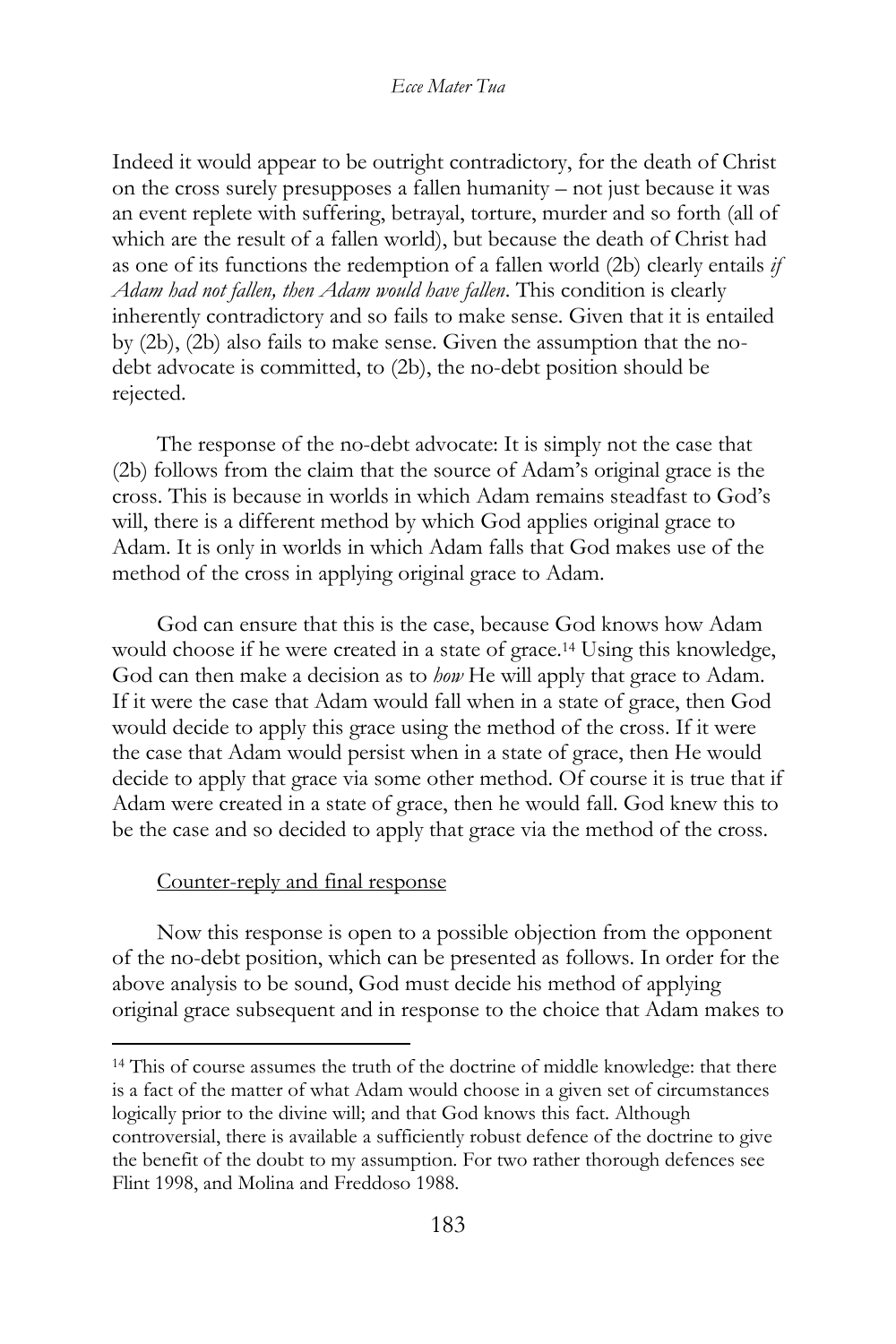either fall or persevere. If it were the case that God established the method of applying grace prior to knowing Adam's choice, then there would be no way for God to *ensure* that the method appropriately matches the choice that Adam has made. The only way for God to ensure the appropriate correlation would be for him to be prepared to override the free choice of Adam – which is problematic for well-known reasons. But short of that, getting the correct match between choice and application of grace would be a matter of luck for God. It is conceivable, for example, that God might institute the cross as the means of applying original grace and yet Adam not fall. Such a world might be broadly metaphysically possible, but it would be theologically absurd. It would seem to require the simultaneous presence of sinlessness and natural bliss alongside sin and suffering: a violent death in the form of the crucifixion, alongside a humanity affirmed in original grace.

But it would appear that God cannot designate the method for applying grace in response to the choice of Adam. This is because God knows how Adam would choose if in a state of grace, and such a state of grace cannot exist without being applied in some way or another. There is no state of grace that is independent of God causing it via some method. But that means the question of the source of that grace must already be determined prior to Adam making a choice. It follows that God cannot decide on the source of grace based on Adam's choice. Rather He must already establish the source prior to this choice – along with the absurd consequences described above.

The obvious response to this objection is to point out that it misunderstands the sense in which a state of grace is dependent on its source. It is true that there is no state of grace that is independent of the fact that God bought it about in some way. But that dependence is causal and not conceptual. Grace is fungible, which is to say that grace is grace regardless of how it is applied. The method of applying the grace does not change its character in any way. Grace applied through the cross is the same as grace applied through some other method. Grace is like water. It does not matter much if I am wet because it has rained or because my brother has tossed a bucket of water upon me – it is still water with which I am drenched. Of course, the water must have come from somewhere: it is not as if my being wet is a brute fact without a more fundamental explanation. But the fact that I am wet is conceptually distinct from how the water soaked me. It follows that it is quite meaningful to speak of Adam being in a state of grace independently of the method of how that grace was applied.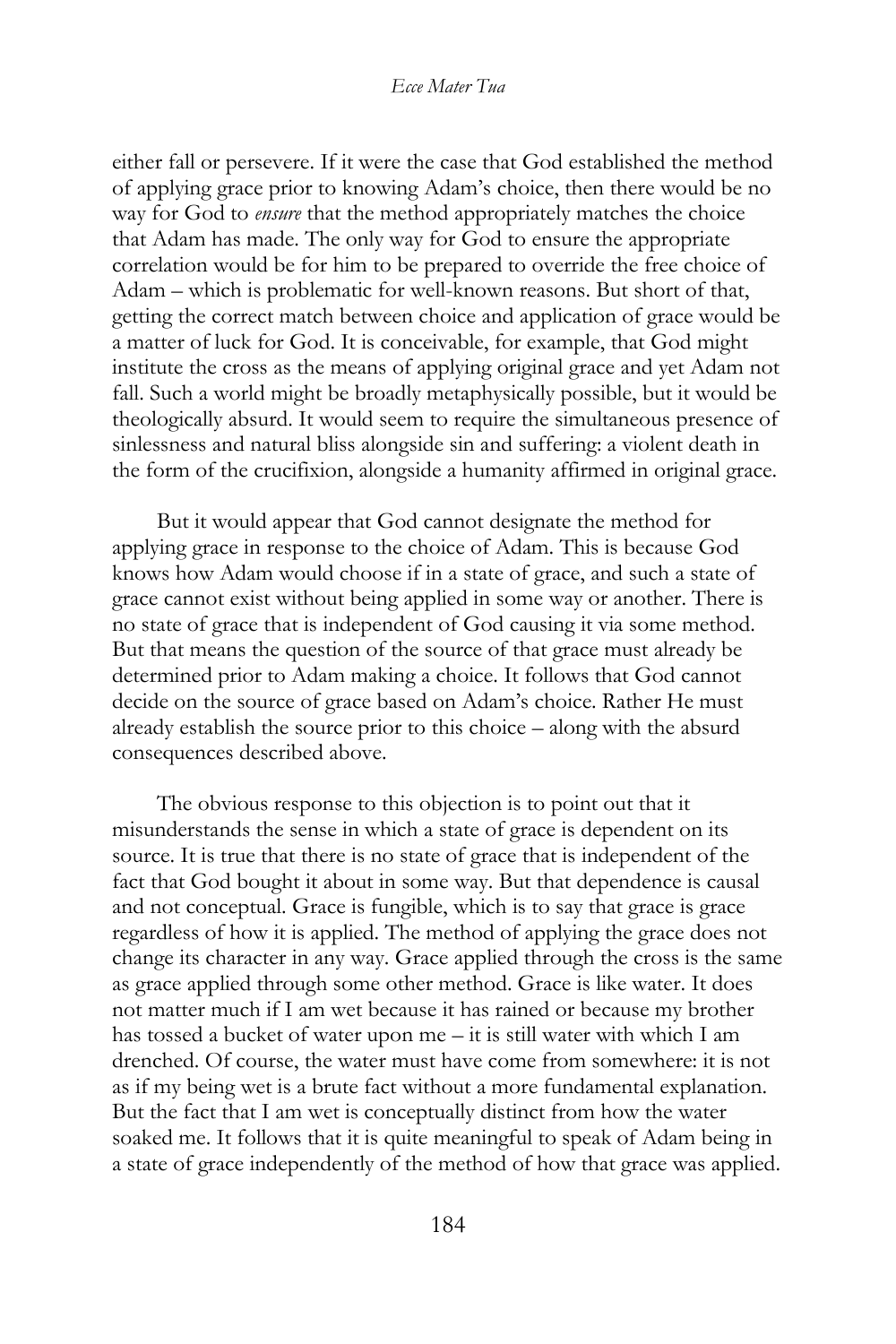And it follows that God can know how Adam would respond to being in a state of grace independently of deciding on the method of applying such grace.

### A theological speculation

Of course this analysis raises the question as to the method God would choose if Adam had decided to persevere in grace. This is highly speculative, but I wonder if a sacrifice that is purely of adoration and praise, and with no propitiatory aspects at all, would have been the source of grace.

The characteristics of the historical sacrifice of the cross presuppose a fallen world full of sin and suffering, as is testified by the hideous pain and betrayal experienced by Christ in His death on the cross. But there is nothing about the essence of a sacrifice that requires it to have such characteristics. It is feasible to think that a sacrificial act for an unfallen world would have been very different indeed. It is likely that it would have been an unbloody act, as the shedding of blood seems to be peculiar to the propitiatory purpose of a sacrifice. Likewise it seems that it would not require the death of Christ in the way this occurred in history – merely a public act in which Christ undergoes a complete dedication to and expression of ownership by the Father. A sacrifice does not necessarily require destruction of the victim in order to express the creator's complete ownership over it. What I have in mind can be illustrated in the Gospel of Matthew (3:13-17 and 17:1-5) in the account of the Baptism and Transfiguration of Christ. Here we have a public, unbloody act in which the Father responds with "This is my beloved Son, in whom I am well pleased  $\ldots$ "15

<sup>15</sup> This account of sacrifice in a non-fallen world presupposes that the Incarnation of the Second Person of the Trinity would have occurred even if Adam did not sin. A minority of theologians, among them Scotus, have held the view that the Incarnation of the Word was not primarily a response to the fall of humanity. Rather, it is logically prior to the fall in the divine plan and so would have occurred even if Adam had not sinned. Sans the fall, the Incarnation would have served primarily to unite creation to God in a perfect act of worship of the Father. Of course, such an Incarnation would not have involved passible flesh. Rather, the Incarnate Word would have had a glorified body – possibly like that observed during his transfiguration.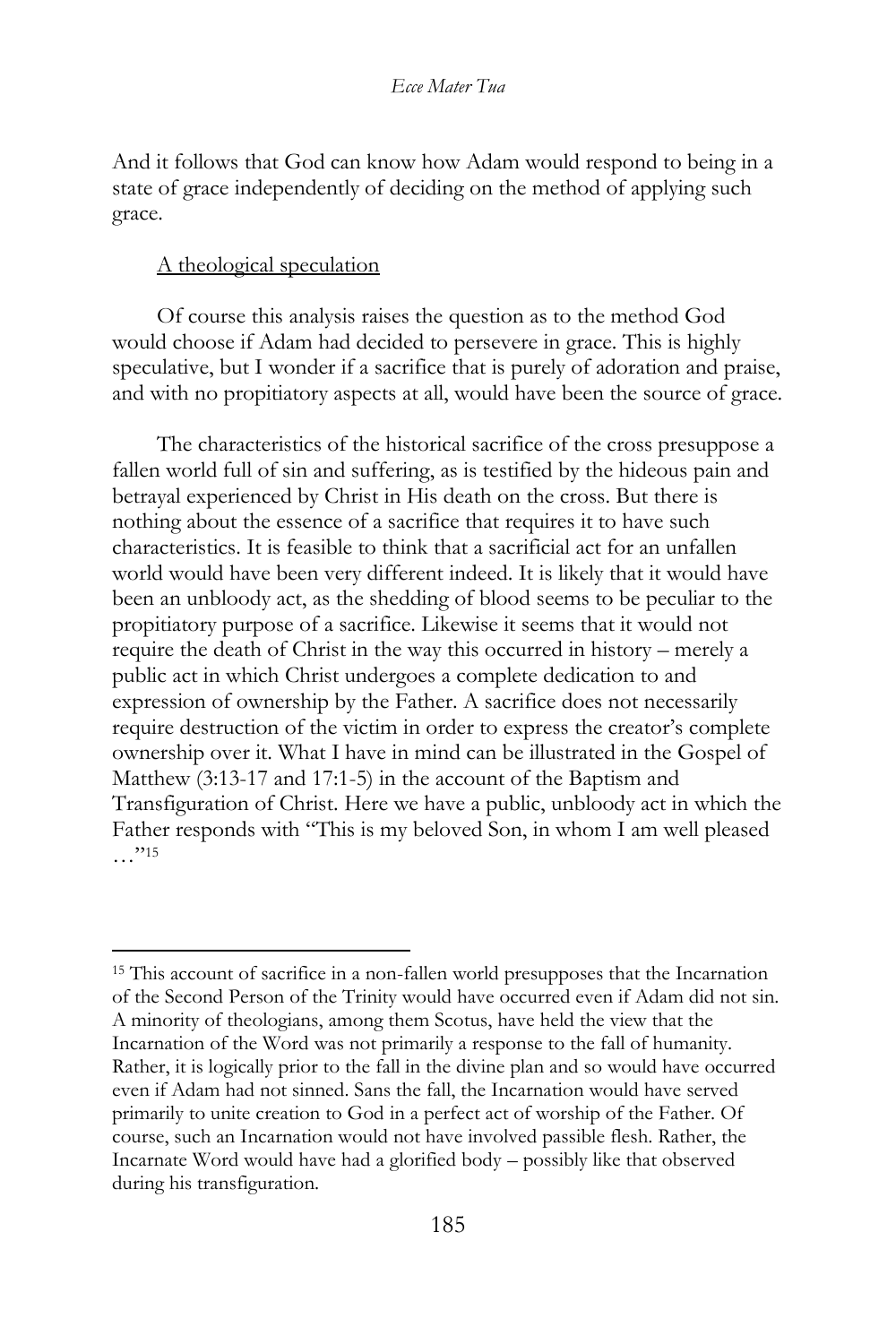But if a sacrifice does require a destruction of some sort, this need not involve shedding the blood of the victim and his suffering. Destruction of that sort is merely the most expressive way of doing this in a fallen world. A good example of such a non-bloody sacrifice can be found in the Catholic theology of the Eucharist. In the Sacrifice of the Mass, Christ offers himself (Incarnate in a resurrected and glorified body) to the Father in the form of the transubstantiated bread and wine. The consumption, and therefore destruction, of the transubstantiated elements by the officiating Priest brings to completion the sacrificial act in an unbloody manner that involves no suffering for the victim.<sup>16</sup>

### **5. Conclusion**

So there we have it: two feasible strategies that the advocate of the nodebt position could take in responding to the argument from redemption. On the first, based on a rejection of premise (3), Mary receives her sanctified state from God, but not via the instrument of Christ's redemptive death on the cross. According to the second approach, based on a rejection of premise (2), Mary did not require redemption in the technical sense, as there was no possibility of her incurring original sin. However, she was still a beneficiary of the fruits of Christ's redemptive death on the cross in the same way that all humans were originally such beneficiaries. Most importantly, both of these options have the advantage of consistency with the wording of the dogma of the Immaculate Conception, provided this is interpreted in a suitable manner.

<sup>16</sup> For a defence of this theology see Bellarmine 2020 especially pp. 150-8. One may wonder how the Mass constitutes a sacrifice. Specifically, what constitutes the destruction of the victim in this context? There is no settled agreement by Catholic theologians on this matter, but Bellarmine argues that in consuming the transubstantiated bread and wine, the Priest destroys the victim. In being consumed and digested, the real presence of Christ in the elements ceases. Thus the transubstantiated state of the elements is destroyed. This is, of course, a controversial view. An alternative, and well received, view is that the destruction of the victim is mystical rather than literal and occurs with the double consecration: whatever else is made present at the consecration of the host, it is the presence of the body of Christ that the words of consecration cause and nothing else. Likewise for the consecration of the wine: the words of consecration only bring about the presence of the blood of Christ. Hence there is a mystical separating of the body and blood and so a mystical slaying of the victim. Of course, the remainder of Christ is made presence through each via concomitance.